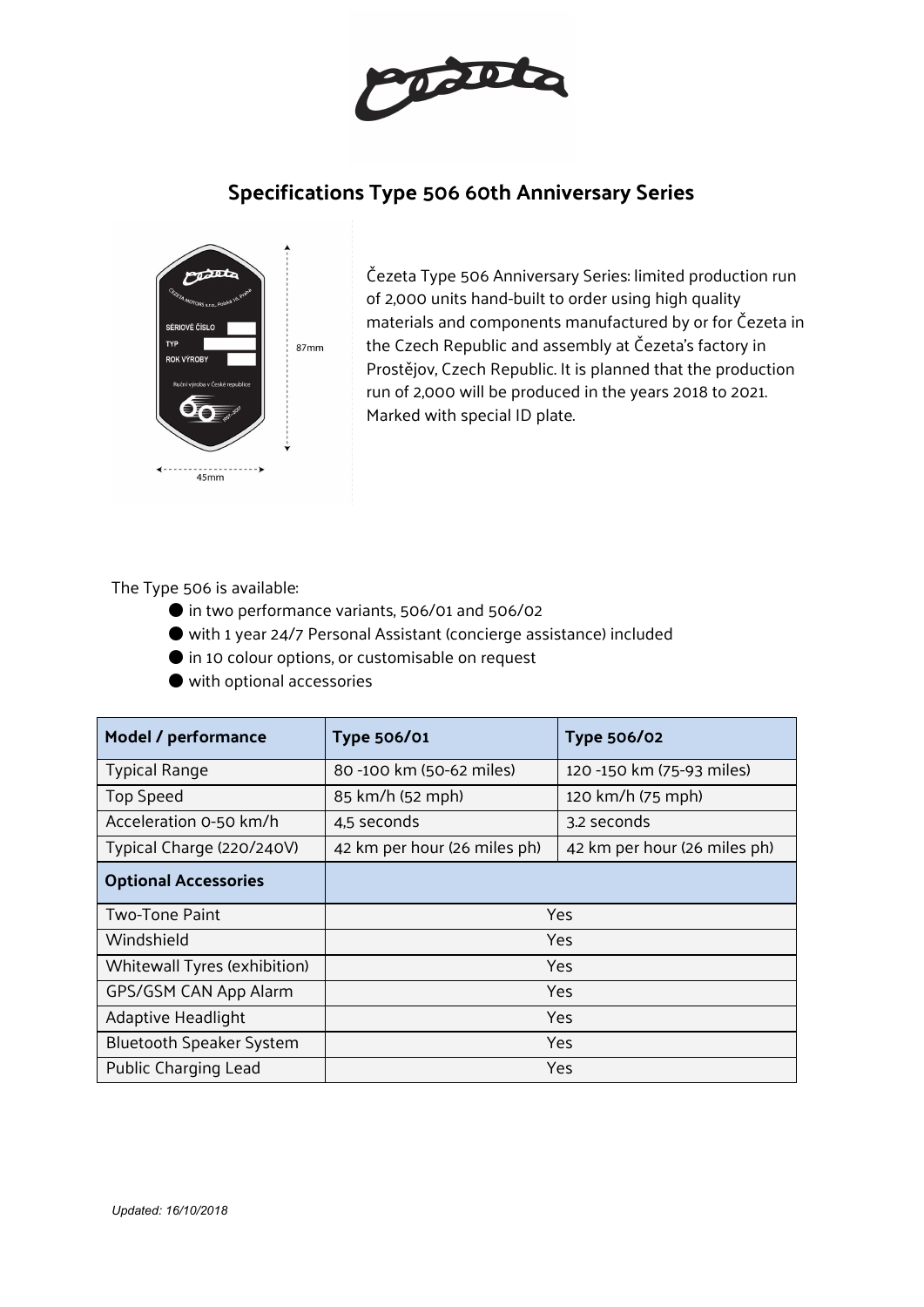

# **Type 506 Specifications**

## **EU HOMOLOGATION**

Class A1, may be ridden without taking full motorcycle licence depending on local laws.

## **BODY**

Galvanised steel frame, aluminium forks and composite body shell and trim Length: 200 cm / Wheelbase: 134 cm Seat Height: 78 cm / Light height: 15 cm Seat length: Big to have space to carry your lover. Wheels: 130/90-13

Weight without battery: 115 kg. Weight with battery: 137 kg (506/01) / 147 kg (506/02)

# **ČEZETA-TUNED MOTOR**

506/01 nominal 5.7kW / boost 8kW offers acceleration 0-50 km/h in 4.5 seconds and top speed of 85km/h (better than a 125cc scooter).

506/02 nominal 9.2kW / boost 11kW offers acceleration 0-50 km/h in just 2.7 seconds and top speed of 120 km/h (equivalent to a 300cc sport scooter).

## **BATTERY PACK**

Čezeta battery pack uses the proven high performance Panasonic 18650 cells (same as Tesla) integrated with the Čezeta Battery Management System. The 506/01 features a 4kWh capacity pack with a nominal voltage of 84V offering a typical range of 80 km -100 km. The 506/02 features the 50% larger 6kWh pack with a nominal voltage of 84V offering a typical range of 120 km -150 km.

## **CHARGING**

Powerful 1.8kW on-board charger enables charging at any standard domestic socket (90V-260V) at a rate of 42 km per hour of charging. An 80% charge takes 2 hours (506/01) or 3 hours (506/02). A charging lead with a Type 2 connector is available as an optional accessory for public charging (see below).

## **COLOURS**

Single colour scheme available as standard. Two tone colour scheme available as an Optional Accessory (see below). Custom colours available on request.

## **SUSPENSION**

Front fork leading link, rear fork swingarm. Adjustable dual-shock absorbers front and rear

## **BRAKES & TYRES**

Dual discs front and single rear. Combined brake system. Custom disc calipers. Very effective: at 50km/h will stop in approx. 8 metres.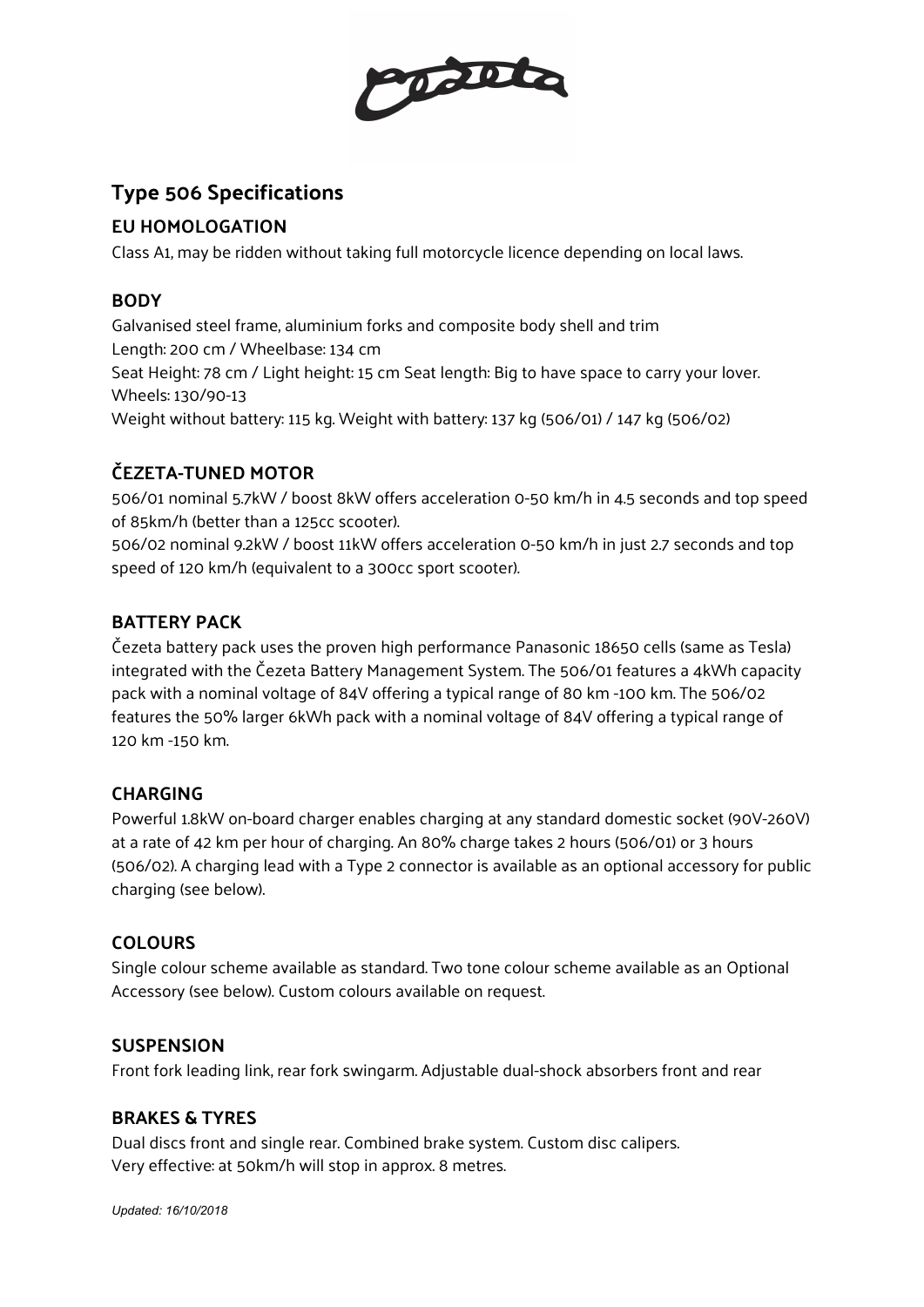

Stand-operated parking brake Michelin Tyres 130/90-13

#### **SWAY™ THROTTLE**

2-way Čezeta Sway throttle with variable KERS (kinetic energy recovery system) recuperative braking. A unique throttle that delivers exceptional control under acceleration and braking. Use of the KERS provides up to 15% additional range in free miles and also reduces wear and tear on the disc brakes.

#### **PROFILE SELECTOR**

3-way digital profile selector with reverse provides a choice of three performance options with different torque levels: full power, city, and eco, to give you complete control in all driving conditions. There is also a reverse setting to make moving the Čezeta easy in any direction.

## **INCLUDED ACCESSORIES**

Crash-detection safety cutoff switch Powerful 1.8kW onboard charger and 3m extension cable to standard AC socket Front storage rack Front storage pocket Speedometer, trip meter and state-of-charge gauges Key switch and steering lock Horn Stand-operated cut-off switch 5V USB socket Baggage hook Underseat storage Rizoma mirrors

#### **OPTIONAL ACCESSORIES**

**Two-tone paint** - the classic 1950's finish with two-tone colour scheme.

**Windshield** - made in Slovakia. Identical to the vintage windshield from the 1950s.

**Whitewall tyres** - made in the Czech Republic by Mitas, for exhibition use only..

**GPS/GSM CAN App alarm** - made in the Czech Republic. The ultimate in security to protect your precious Čezeta, connects to the central electronics system and has smartphone App control. **Adaptive headlight** - made in the USA, LED 'leaning headlight' with intelligent lean angle compensation on low beam. When leaning and turning the lamp will automatically activate additional LEDs and optics on either side to keep the beam pattern on the road where it is needed for leans up to thirty degrees.

**Bluetooth speaker system** - made in the Czech Republic. Useful for increased safety. Connects to your smartphone.

**Charging lead for use at public charge points** - 3m charging lead with Type 2 connector for